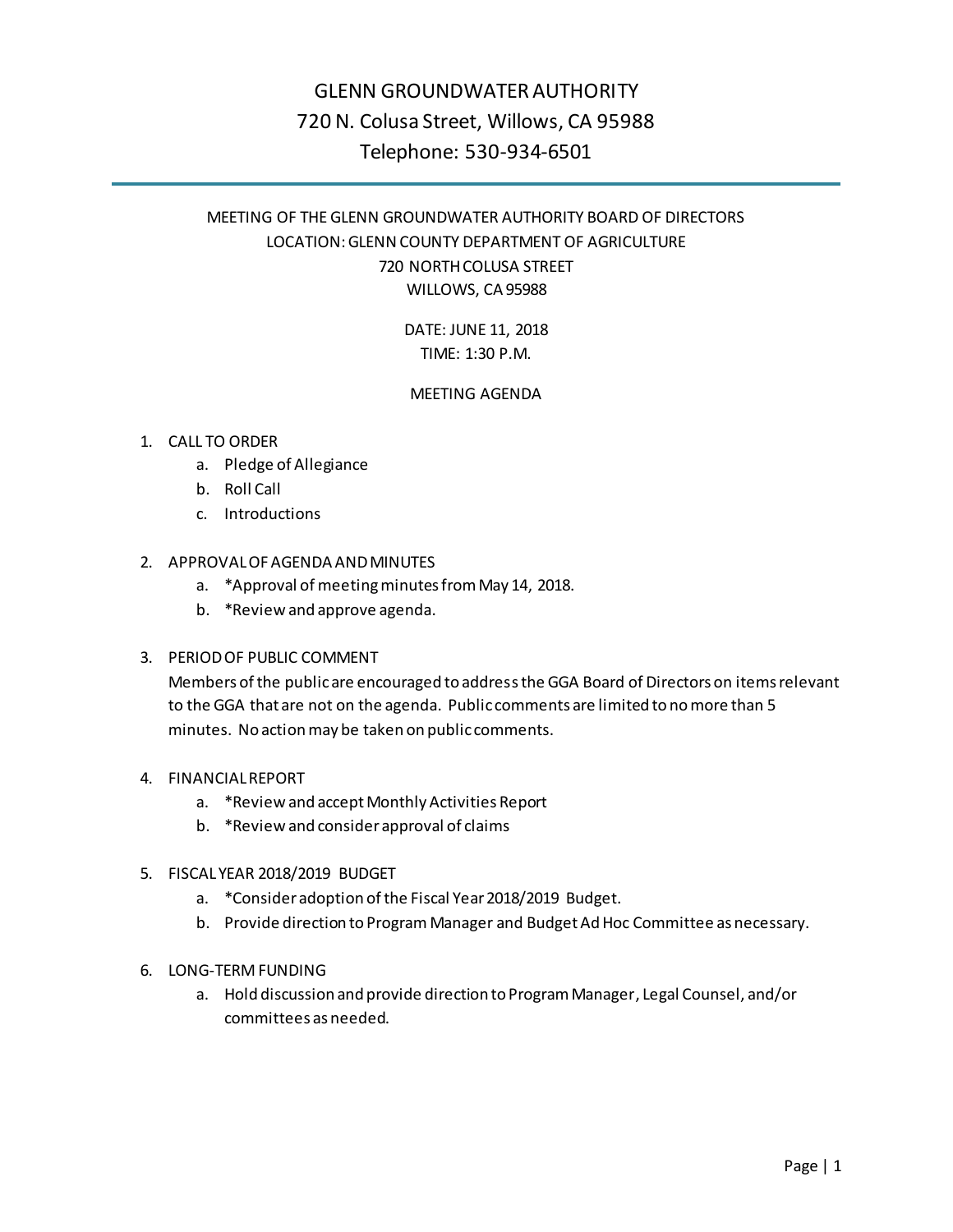- 7. \*CONSIDER AUTHORIZING EXECUTIVE COMMITTEE TO DEVELOP AND RELEASE A REQUEST FOR PROPOSALS TO PROVIDEANNUAL AUDIT SERVICES FOR FISCAL YEAR 2017/2018 WITH THE OPTION TO EXTEND FOR AN ADDITIONAL THREE (3) YEARS THEREAFTER.
- 8. BASIN BOUNDARY MODIFICATION AD HOC COMMITTEE REPORT AND RECOMMENDATIONS
	- a. Hear report from the Basin Boundary Ad Hoc Committee
	- b. \*Consider recommendation to provide a Letter of Support for the Colusa Groundwater Authority's proposed Basin Boundary Modification to bring a portion of the West Butte Subbasin into the Colusa Subbasin.
	- c. \*Consider recommendation to provide a Letter of Support for Butte County's proposed Basin Boundary Modification to adjust the subbasin boundaries to align with existing County boundaries to address inconsistencies in the current mapping.
	- d. \* Consider providing a Letter of Support to bring the Glenn County portion of the Corning Subbasin into the Colusa Subbasin pending formal notification of a request stating such.
- 9. DEPARTMENT OF WATER RESOURCES DRAFT 2018 SGMA BASIN PRIORITIZATION
	- a. \*Consider providing a comment letter to the Department of Water Resources concerning the Draft 2018 SGMA Basin Prioritization.
	- b. Provide direction to Program Manager, and/or committees as needed.
- 10. ELECTION OF OFFICERS TO TAKE EFFECT JULY 1, 2018 FOR A TERM OF ONE YEAR
	- a. \*Election of Chairperson
	- b. \*Election of Vice-Chairperson
	- c. \*Election of Secretary
	- d. \*Confirm appointment of Treasurer as County of Glenn
- 11. PROGRAM MANAGER UPDATES

## 12. COMMITTEE UPDATES

- a. Executive Committee
	- i. CGA/GGA Joint Executive Committee
- b. CGA/GGA Technical Ad Hoc Committee
- c. HCM/Water Budget Selection Committee
- d. Stakeholder Engagement Committee
- e. Budget Ad Hoc Committee
- f. Basin Boundary Modification Ad Hoc Committee

#### 13. MEMBER REPORTS AND COMMENTS

14. NEXT MEETING

#### 15. ADJOURN